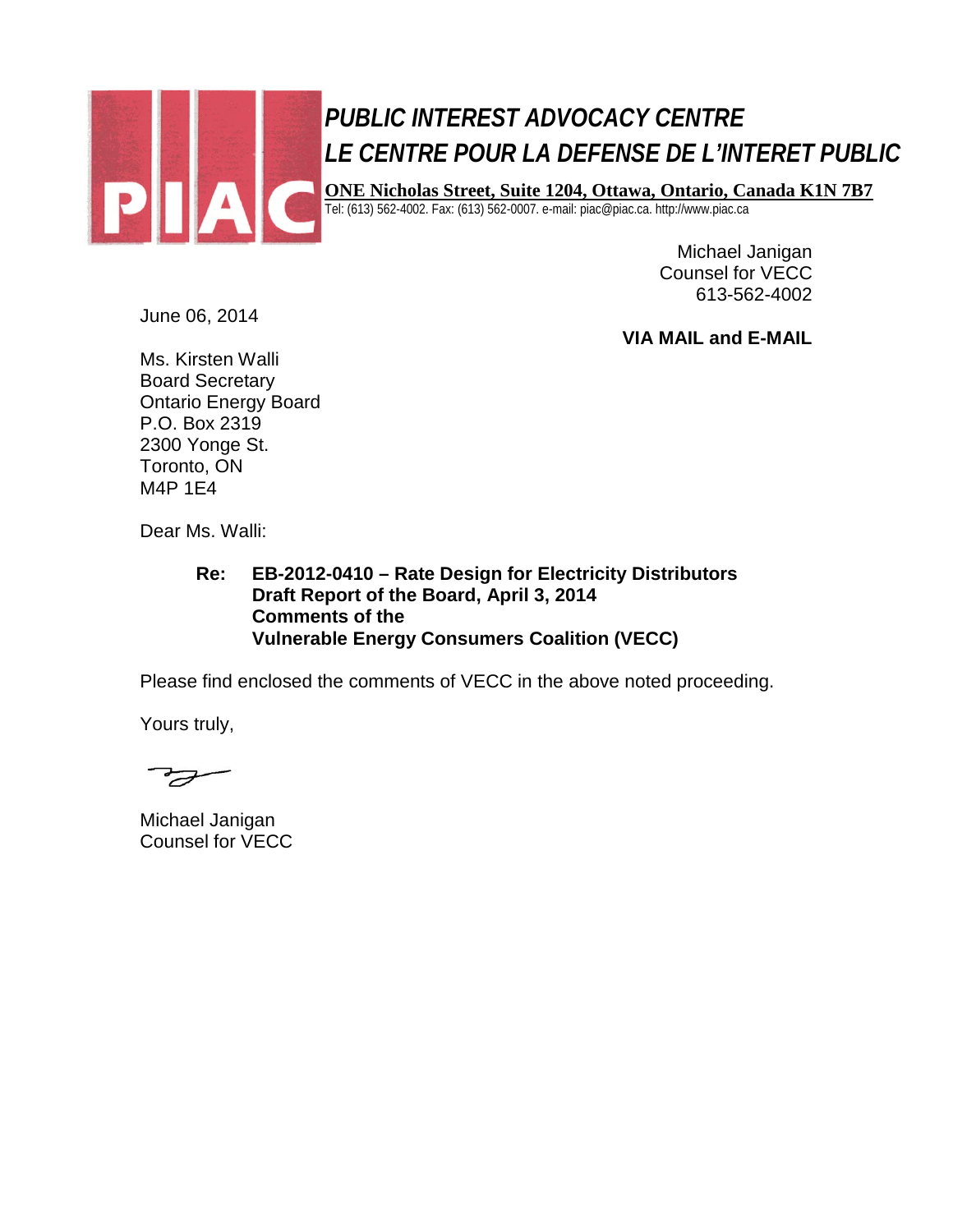#### **ONTARIO ENERGY BOARD RATE DESIGN FOR ELECTRICITY DISTRIBUTORS VECC's COMMENTS RE: DRAFT REPORT OF THE BOARD**

## **INTRODUCTION**

On April 3, 2014 the Ontario Energy Board released a Draft Report to the Board on Rate Design for Electricity Distributors. In the accompanying letter, the Board indicated that this Report was the next step in the EB-2012-0410 process formerly known as revenue decoupling. The Board also signaled its intention to pursue a "fixed rate design" solution in order to achieve revenue decoupling, presented three proposals for rate design options to achieve revenue decoupling and requested comments from interested stakeholders regarding the options.

Matters of rate design are of critical interest and importance to Vulnerable Energy Consumers Coalition (VECC) and its constituents. As the Report notes<sup>[1](#page-1-0)</sup>, the electricity bill is the principal source of information for consumers regarding the electricity system and the rate design used to derive the "bill" is a fundamental underpinning. Equally critical is the fact that rate design directly affects what each individual consumer pays. As a result, VECC welcomes the opportunity to comment the Board's Draft Report.

The Board's letter<sup>[2](#page-1-1)</sup> specifically requests comments on the three proposed different methodologies for setting fixed rates for low volume customers (i.e., Residential and GS<50). However, given the importance of this issue to VECC and its constituents, the following comments also address the objectives and underlying premises put forward in the Draft Report that have led to the Board proposing a "fixed rate design".

 $<sup>1</sup>$  Page 7</sup>

<span id="page-1-1"></span><span id="page-1-0"></span> $<sup>2</sup>$  Page 2</sup>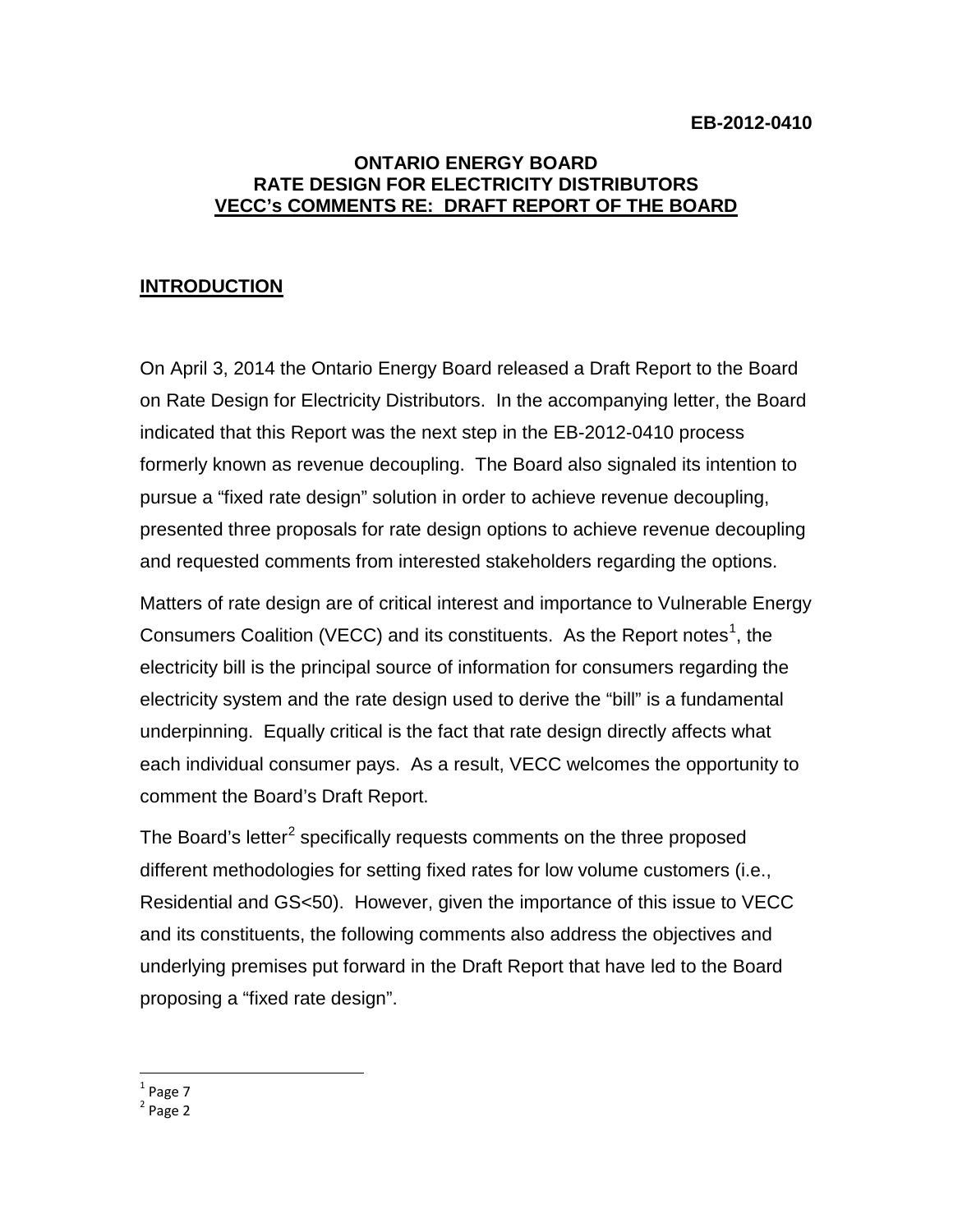### **OBJECTIVES**

In 2007, the Board initiated a project on rate design for the recovery of electricity distribution costs (EB-2007-00[3](#page-2-0)1). The Staff Discussion Paper<sup>3</sup> issued as part of this process noted that the Board's ultimate responsibility is to set rates that are just and reasonable and to do so consistent with the Board's guiding objectives as set out in section 1(1) of the *Ontario Energy Board Act, 1998.* The Staff Discussion Paper went on to note that the Bonbright's eight regulatory principles for establishing rate structures were considered appropriate as guiding principles for the initiative.

In 2010, the Board undertook a review of revenue decoupling for the province's electricity and natural gas distributors (EB-2010-0060). The stated objective<sup>[4](#page-2-1)</sup> of this exercise was to examine the revenue adjustment and cost recovery mechanisms that are currently available to electricity and natural gas distributors to address revenue erosion resulting from un-forecasted changes in the volume of energy sold and confirm whether these mechanisms remain adequate and sufficient under current conditions. The Board subsequently suspended this initiative in order to complete the development of its renewed regulatory framework.

While the Board has titled the current initiative "Rate Design for Electricity Distributors" it has also indicated that it is the "next step in the Board's process for EB-2012-0410 formerly known as revenue decoupling for distributors". As a result, the current initiative can be viewed as addressing matters initially encompassed in EB-2007-0031 (re Rate Design) and EB-2010-0060 (Revenue Decoupling).

The Board has indicated<sup>[5](#page-2-2)</sup> that for the current initiative it will have regard to the following objectives:

<span id="page-2-0"></span> $3$  Rate Design for Recovery of Electricity Distribution Costs, March 2008, page 9

<span id="page-2-1"></span> $\frac{4}{3}$  Board's Letter of March 22, 2010

<span id="page-2-2"></span>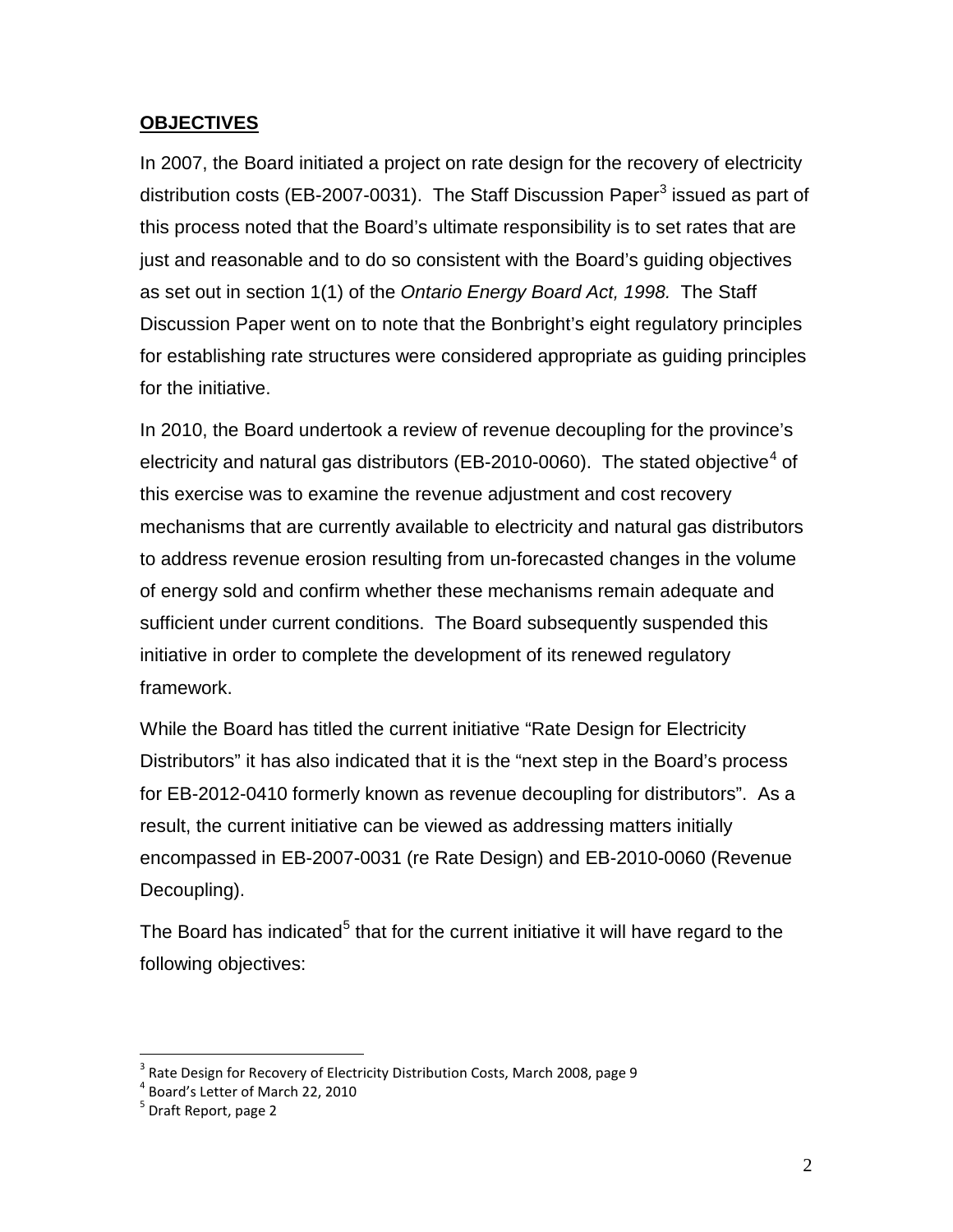- Providing stability and predictability to consumers on their bills,
- Enhancing consumer literacy of energy rates
- Providing consumers with tools for managing their costs;
- Focusing distributors on optimal use of assets and improving productivity;
- Removing or reducing regulatory costs; and
- Supporting the achievement of public policy objectives.

VECC notes that while the Board's Draft Report<sup>[6](#page-3-0)</sup> acknowledges the relevance of the Bonbright principles adopted for EB-2007-0060, the foregoing stated objectives do not encompass all of Bonbright's principles. For example, there is not specific reference to the issue of fairness (in terms of tracking costs and cost causality) although the Report itself deals extensively with this issue (per pages 14-15).

Also, while the objectives make reference to "providing consumers with the tools for managing their costs", in VECC's view this is materially different than Bonbright's efficiency objective which focused on providing customers with pricing signals that encourage efficient use of the electricity system and discouraged wasteful use. For example, in the extreme a rate that was 100% volumetric could be viewed as one that gives consumers the maximum ability to control their bills although it may not be the best rate design from a cost causality or efficiency perspective.

In VECC's view "providing consumers with tools to manage their costs"; "setting rates that are fair and track costs" and "encouraging efficient use of the electricity system" are all relevant objectives for the current exercise. VECC notes that it is generally accepted<sup>[7](#page-3-1)</sup> that these objectives may conflict with each other and that the task of the regulator is to achieve an appropriate balance. Furthermore, with respect to these particular principles, VECC notes that encouraging efficient use of the system, as espoused by Bonbright, is not the same as "encouraging

<span id="page-3-0"></span> $6$  Page 5

<span id="page-3-1"></span> $7$  Rate Design for Recovery of Electricity Distribution Costs, March 2008, page 10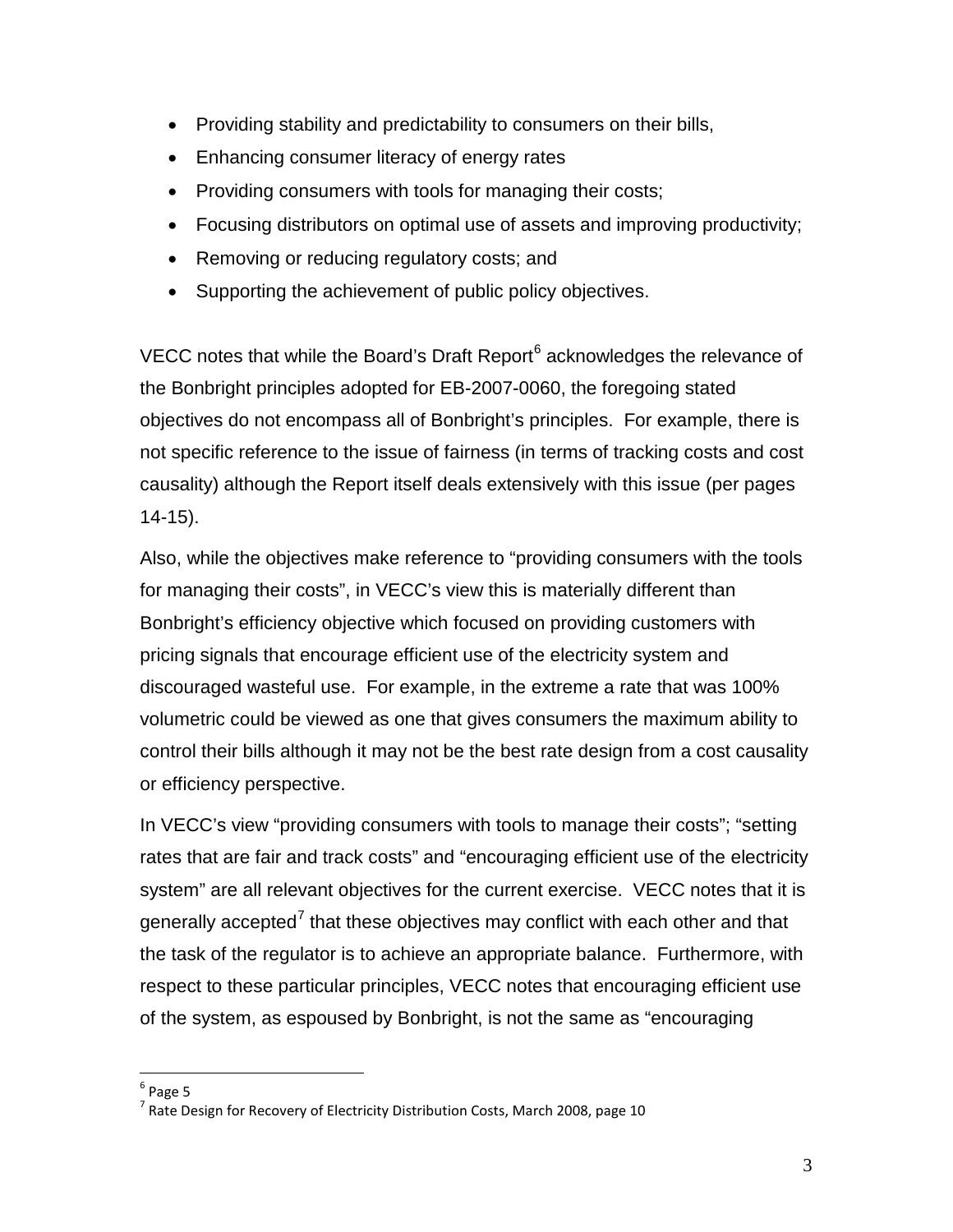maximum use of the system" as the Draft Report<sup>[8](#page-4-0)</sup> has characterized Bonbright's principle in this regard.

Finally, while the objectives set out in the current Draft Report do not specifically reference "recovery of the revenue requirement", one of Bonbright's principles, it is clear from the Draft Report $9$  that revenue certainty is the ultimate intent behind the stated objective of "focusing distributors on optimal use of assets and improving productivity". VECC notes that while this was the principle purpose of the Board's initial revenue decoupling initiative it is only one of the objectives associated with establishing an appropriate rate design. As a result, in the current circumstances, where the Board is seeking to address the issue of revenue decoupling through a change in rate design it is paramount that the Board recognize these other objectives have merit and that they are not to be automatically "trumped" by the objective of revenue decoupling (i.e., revenue requirement recovery).

## **CASE FOR A FIXED RATE DESIGN**

#### **Definition**

The Draft Report signals the Board's intention to address these objectives through a "fixed rate design". By this the Board means<sup>[10](#page-4-2)</sup> a rate design for distribution that relies on a fixed charge per month rather than a combination of a fixed monthly service charge and a volumetric charge. However, as illustrated by some of the options proposed, while the Residential and GS<50 rates set for a particular year would be fixed (i.e. not include a rate that depends on the amount of electricity used), this does not necessarily mean that all customers in either rate class will see the same fixed charge per month.

In outlining its rational (or case) for adopting such an approach the Board has addressed the objectives in terms of the perspective of consumers, distributors, regulatory simplicity and new public policy priorities.

<span id="page-4-0"></span><sup>&</sup>lt;sup>8</sup> Page 5

<span id="page-4-1"></span> $9$  Page 8

<span id="page-4-2"></span> $10$  Page 11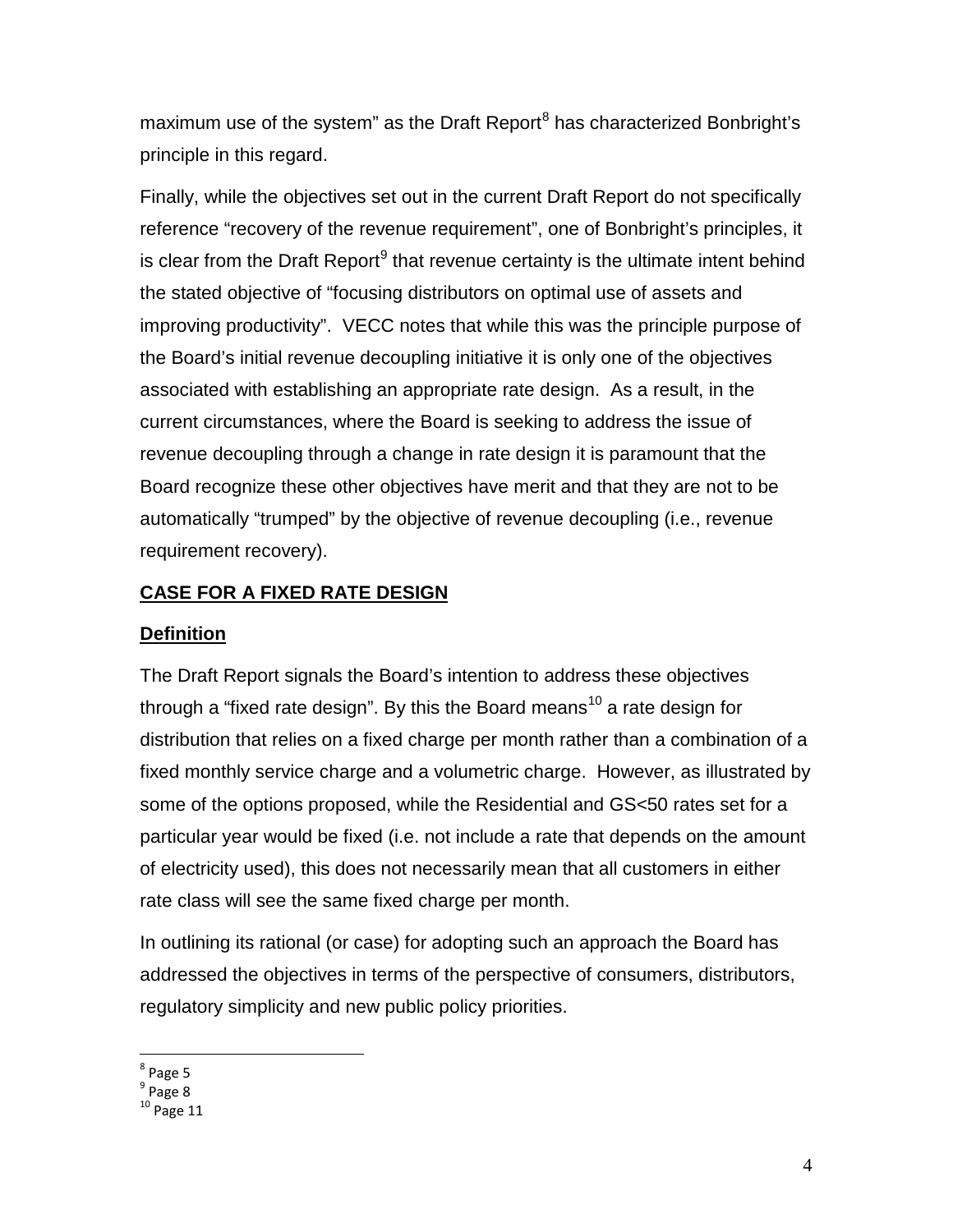#### **Consumer Perspective**

#### *Cost Drivers*

From a consumer perspective, the Board notes that the current use of a volumetric (i.e., per kWh) charge is not aligned with cost drivers for distribution service which have been demonstrated to be number of customers and peak demand<sup>11</sup>. VECC notes that this observation is not new. Rather the use of volumetric (i.e. kWh) charges for small volume customers arose from the fact that meters which measured demand and energy were considerably more expensive historically and not readily justifiable for low volume consumers. Also, for such consumers energy (i.e. kWh) use was a more easily understood concept than peak (i.e., kW) use. However, with the introduction of smart meters for (effectively) all low volume customers and the use of time-of-use pricing for the commodity the situation has changed considerably in the last few years.

The Board's Draft Report clearly acknowledges<sup>[12](#page-5-1)</sup> that the distribution "cost" drivers are primarily numbers of customers and consumer peak demand" but then immediately jumps to the conclusion that a "fixed rate design" is the best approach for communicating to consumers the cost drivers underlying the provision of distribution service.

In VECC's view, a fixed service charge that is same for all consumers in a particular customer class will do nothing to communicate to consumers the role that demand plays as a cost driver. Furthermore, when/if the fixed charges are set based on historic "peak" usage the link between a consumer's consumption choices and costs is watered down by time (i.e., by the lag between changes in usage and the impact on the bill). A more direct link to a distributor's cost drivers would be to apply a usage charge that is based on current "peak" use  $13$ .

<span id="page-5-2"></span><span id="page-5-1"></span>

<span id="page-5-0"></span><sup>&</sup>lt;sup>11</sup> Pages 13-14<br><sup>12</sup> Page 14<br><sup>13</sup> There are various ways that "peak use" could be determined/measured ranging from the peak kW established by the consumer over the year to a consumer's peak period energy use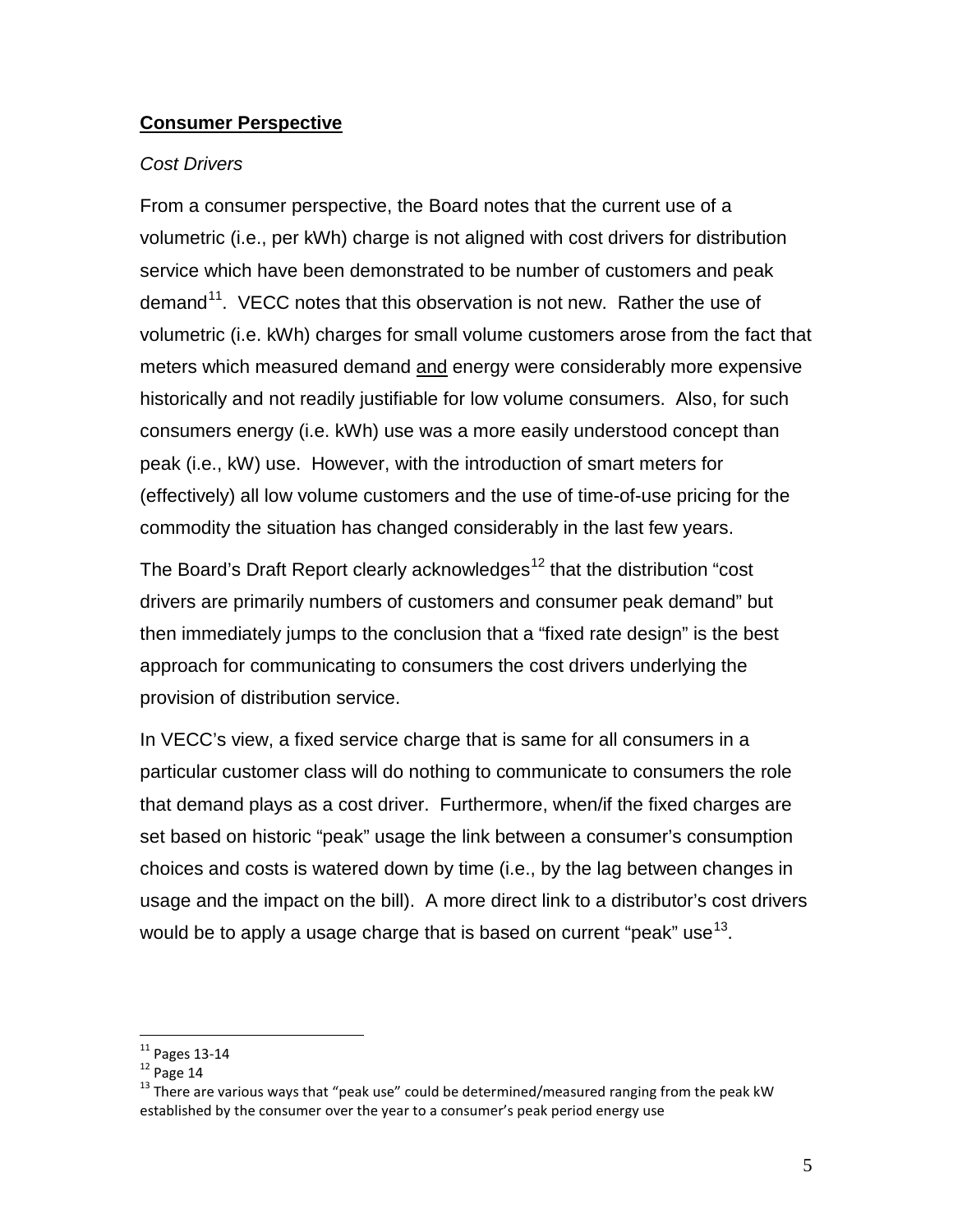Also, the Draft Report<sup>[14](#page-6-0)</sup> appears to play down the role of peak usage as a cost driver by noting that an electricity distributor's costs are largely fixed over the near term. However, this rationale is inconsistent with the previous acknowledgement that peak demand is a key cost driver for distribution.

In VECC's view, if rate design is to provide a price signal that links the consumer to distribution cost and planning as suggested by the Board, then it must signal to customers that their usage (i.e. demand) has an impact on costs. Clearly, a fixed rate design (even one where the fixed charge is linked to historic demand) provides less of a link to demand as a cost driver than a rate design that incorporates current "peak use". However, this approach is not even acknowledged as an alternative/option in the Draft Report let alone assessed in terms of the various objectives.

From VECC's perspective, the main reason for this appears to be the fact that use of a "peak" charge would continue to mean revenue uncertainty for the utility. In this regard, it appears that revenue certainty has "trumped" the Board's other stated objectives.

Furthermore, while it is generally accepted that it is peak demand and not energy that is the cost driver for distribution, it is questionable as to whether such a fixed rate design provides a better link to peak demand as a cost driver than a volumetric based rate, since kWh usage is likely to be correlated with peak demand. Again, this issue was not explored/addressed in the Draft Report<sup>[15](#page-6-1)</sup>.

#### *Managing Bills*

The Draft Report suggests<sup>[16](#page-6-2)</sup> that adopting a fixed rate design for distribution will allow consumers to focus on the costs they can control which are presumably the commodity costs. Clearly a fixed rate design (even one that links the fixed charge to historic peak use) reduces the ability of consumers to "manage" the distribution component of their bills and hence their overall electricity bill when

<span id="page-6-1"></span><span id="page-6-0"></span><sup>&</sup>lt;sup>14</sup> Page 13<br><sup>15</sup> The availability of smart meter data means that this issue can now be easily examined.<br><sup>16</sup> Page 14

<span id="page-6-2"></span>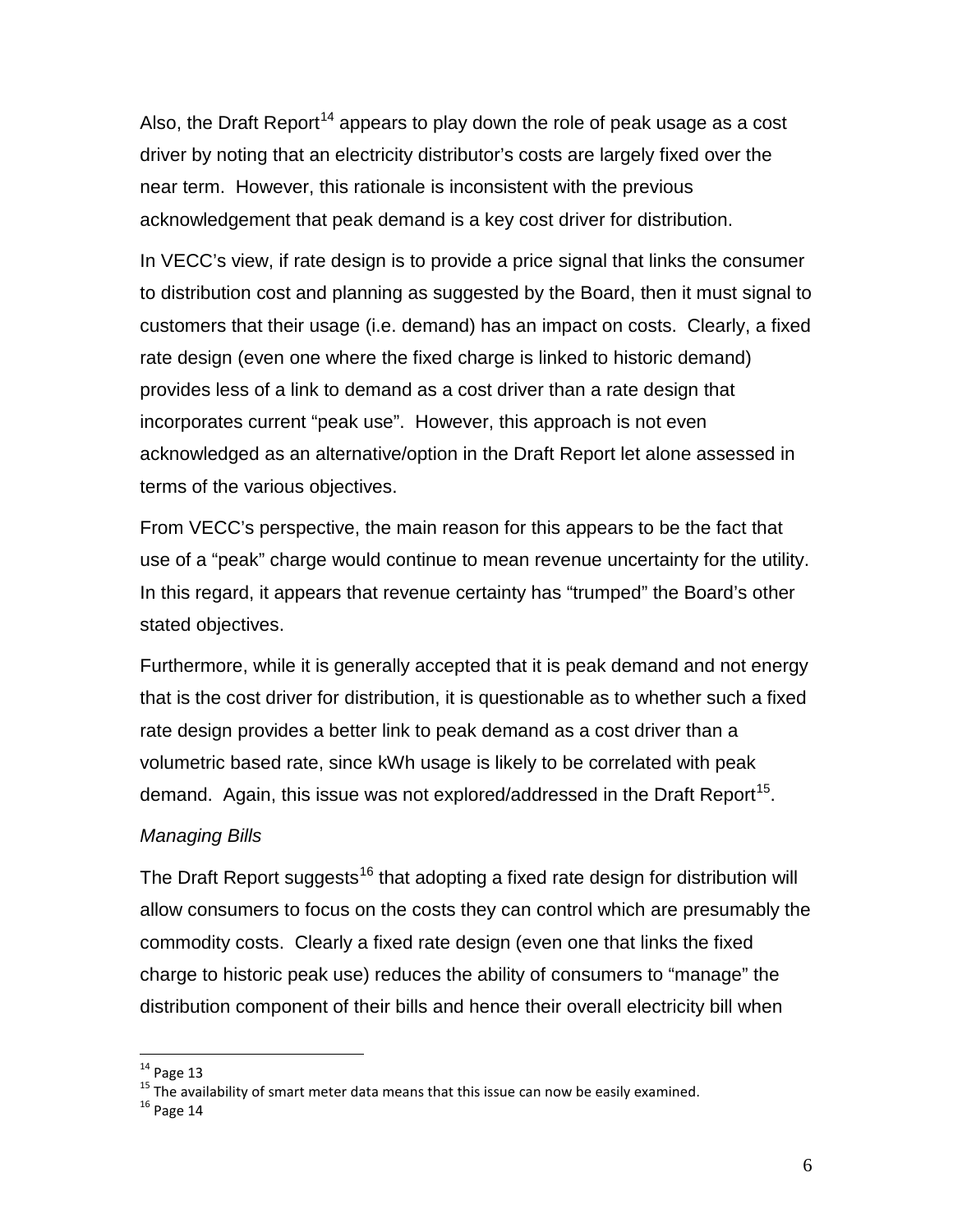compared to the current rate design which links the bill to current use. As a result, VECC finds this logic to be less than compelling. It also ignores the fact that the more obvious solution is to align the rates for both distribution and commodity (through the adoption of pricing that focuses on peak use) such that customers see a consistent message with respect to the system's cost drivers.

#### *Value of Being Connected*

The Draft Report states<sup>[17](#page-7-0)</sup> that consumption is not linked to the distributors' cost to serve and, therefore, there is no connection to the value of service for the customer. However, in VECC's view, "value of service" from the consumers' perspective is not the same as the "distributors' cost to serve". At a very simple level one might consider that the more uses a consumer employs electricity for the greater the value the consumer would assign to being "connected" and able to access electricity. However, this would ignore the fact that consumers are likely to assign different values to different uses of electricity and, in doing so, assign a higher value to uses that are viewed as being fundamental or necessities of life (e.g. electric heating during the winter or home respirators). As a result, VECC does not see how a fixed rate design would better communicate the "value of service" to consumers. Indeed, a fixed service charge that is same for all consumers in a particular customer class suggests that the value of being connected is the same in all cases although the value derived by individual customers from their use of electricity will vary widely. A service charge that reflects historic peak use would address this somewhat but only if peak use was considered to be indicative of "value" and even then it would fail to communicate the value of currently being connected.

It is also worth noting that as long as the recovery of distribution costs continues to be bundled in the bill with the recovery of other costs (e.g. transmission); customers will continue to have little direct insight into how this portion of their bill is determined which, in turn, will reduce their ability to manage their bills and their overall understanding of the service they are receiving.

<span id="page-7-0"></span> $17$  Page 12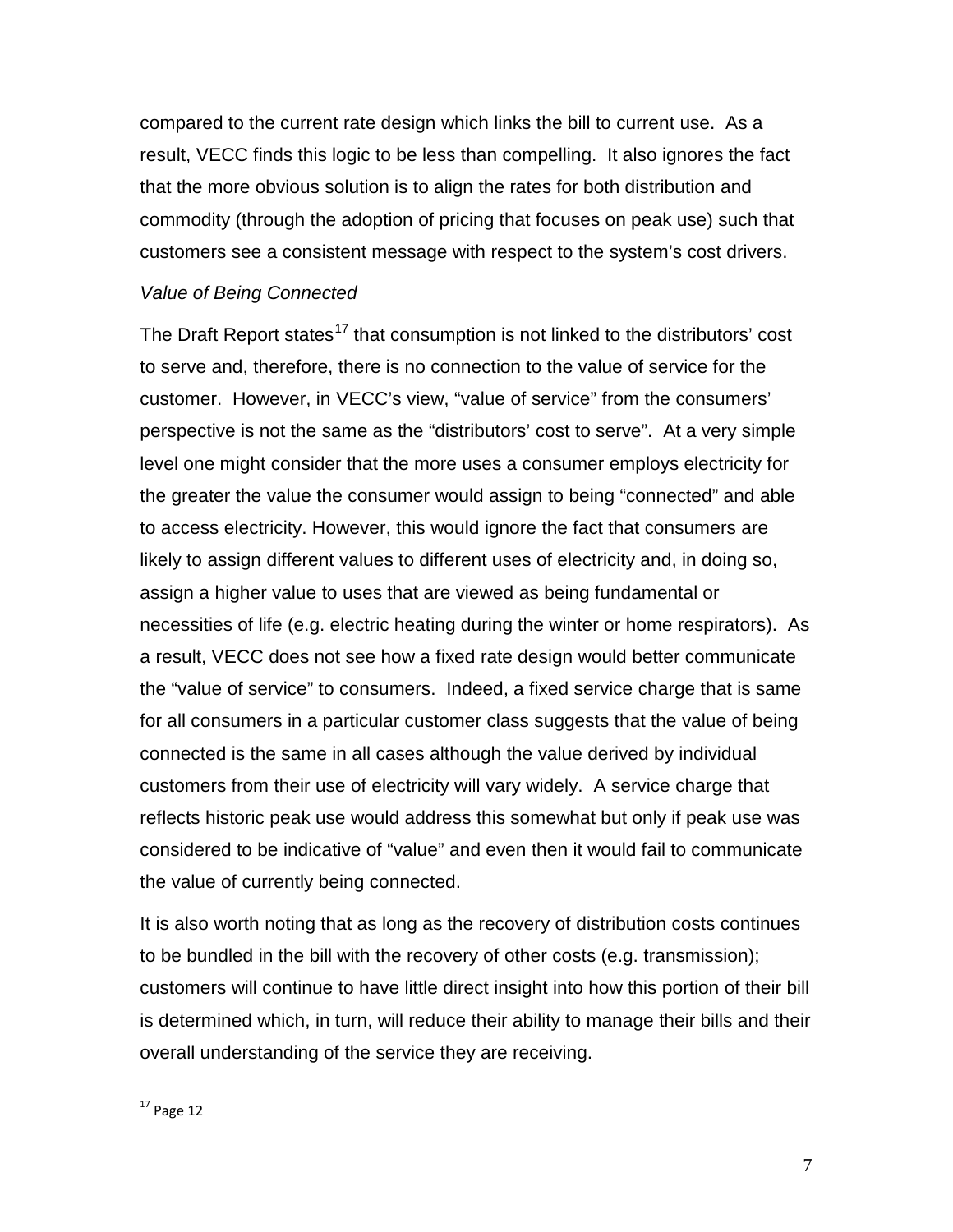## *Bill Stability*

A fixed rate design would clearly promote bill stability. However, there are currently other mechanisms available, such as equalize billing, that consumers can use avail themselves of to achieve somewhat the same end.

### **Distributor Perspective**

The Draft Report<sup>[18](#page-8-0)</sup> highlights the recent decline in usage by low volume consumers. However, further analysis by Navigant suggested that in both the Residential and GS<50 classes, while some utilities showed statistically significant reductions in average use per customer, others exhibited statistically significant increases, and the greatest number in each group showed neither an increasing or decreasing trend that was statistically significant.

The Draft Report then expresses the view<sup>[19](#page-8-1)</sup> that the integrated five year capital plans that the Board is now requiring distributors to prepare can best be implemented when the distributor has a stable and reliable revenue flow. However, while this assertion is made, VECC notes that no evidence is provided that revenue uncertainty has been or will be a material impediment to distributors implementing their capital plans.

The Draft Report<sup>[20](#page-8-2)</sup> points out that with volumetric charges there is potential for rewarding negative outcomes with respect to conservation and penalizing those utilities that help their customers to conserve. It also notes that distributor returns could increase solely due to increased throughput instead of them making gains through their own efficiency initiatives and therefore has a negative impact on the Board's efficiency incentive mechanism.

The Draft Report acknowledges<sup>[21](#page-8-3)</sup> that limited revenue decoupling (in the form of an LRAM related to CDM impacts) has already been implemented but expresses concerns regarding customer acceptance of broader true-up mechanisms. In

<span id="page-8-3"></span><span id="page-8-2"></span>

<span id="page-8-1"></span><span id="page-8-0"></span><sup>&</sup>lt;sup>18</sup> Page 15<br><sup>19</sup> Page 15<br><sup>20</sup> Page 16<br><sup>21</sup> Pages 16-17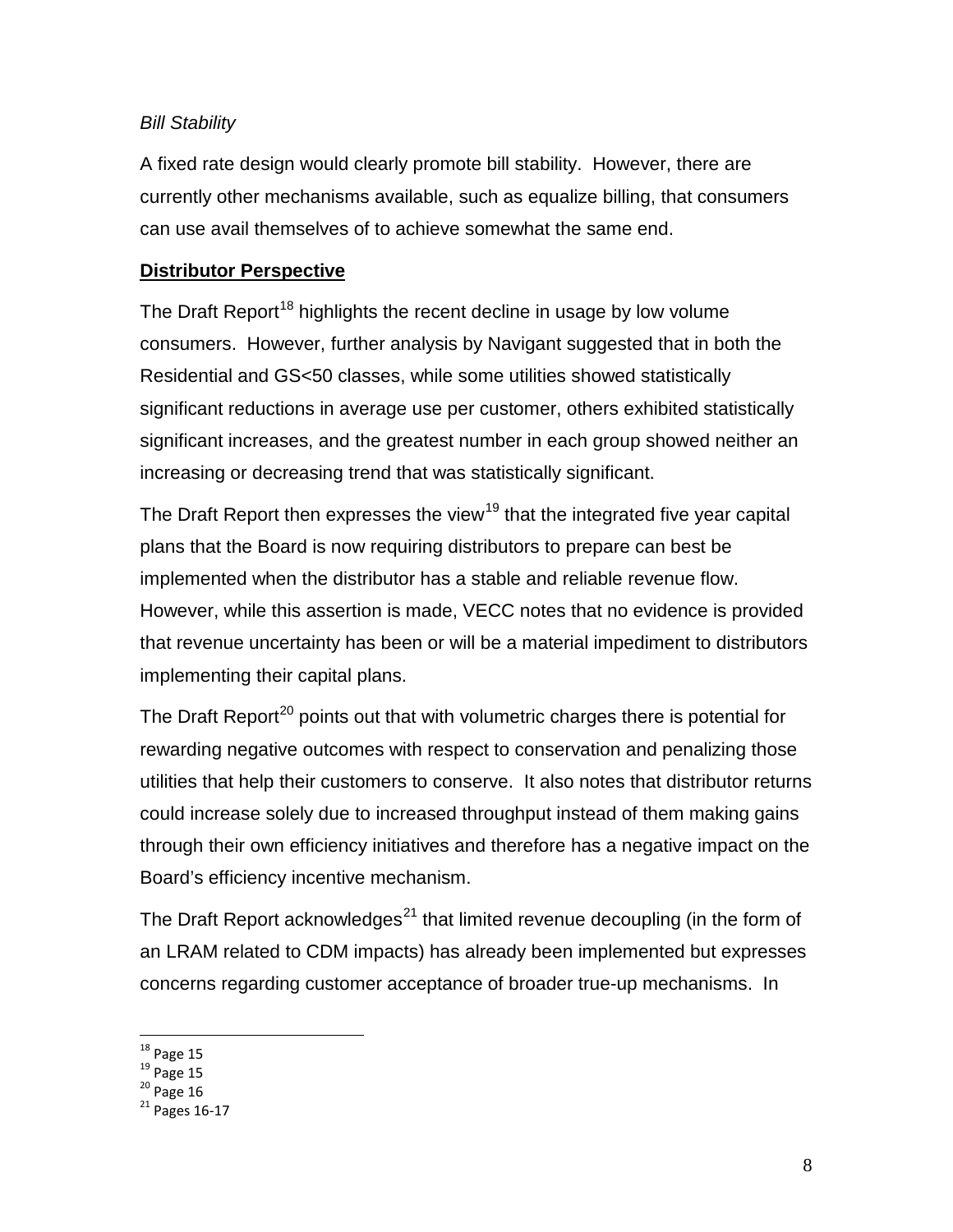particular, it notes the affect that subsequent true-ups could have on consumers' decisions to invest in efficiency and expresses the view that increasing true-ups would be inconsistent with a focus on the customer.

However, while the Board expresses concerns about customer acceptance of broader true-ups, this matter was not explored with the Distribution Charge Focus Groups and there is no assessment of the relative merits of achieving revenue decoupling through such an approach as opposed to via a fixed rate design.

## **Regulatory Simplicity**

The Draft Report expresses the view<sup>[22](#page-9-0)</sup> that a fixed rate design would allow for greater regulatory simplicity by eliminating the need for the detailed kWh forecasts necessary for determining volumetric rates. It would also eliminate the need for deferral and variance accounts associated with CDM and LRAM calculations.

VECC notes that while the fixed rate design would eliminate the need for the deferral and variance accounts associated with CDM and LRAM, it would not eliminate the need for load forecasts to be prepared and filed as part of a distributor's cost of service-based rate application. Such forecasts would still be needed at the wholesale (i.e. purchased power) level in order to forecast working capital requirements. Furthermore, for most distributors it is this wholesale forecast (and not the subsequent breakdown by customer class) that is the primary focus during individual rate cases. Also, until the use of volumetric charges for distribution cost recovery is eliminated for all customer classes there will still be a need to decompose the total purchases power forecast by customer class.

<span id="page-9-0"></span><sup>22</sup> Page 17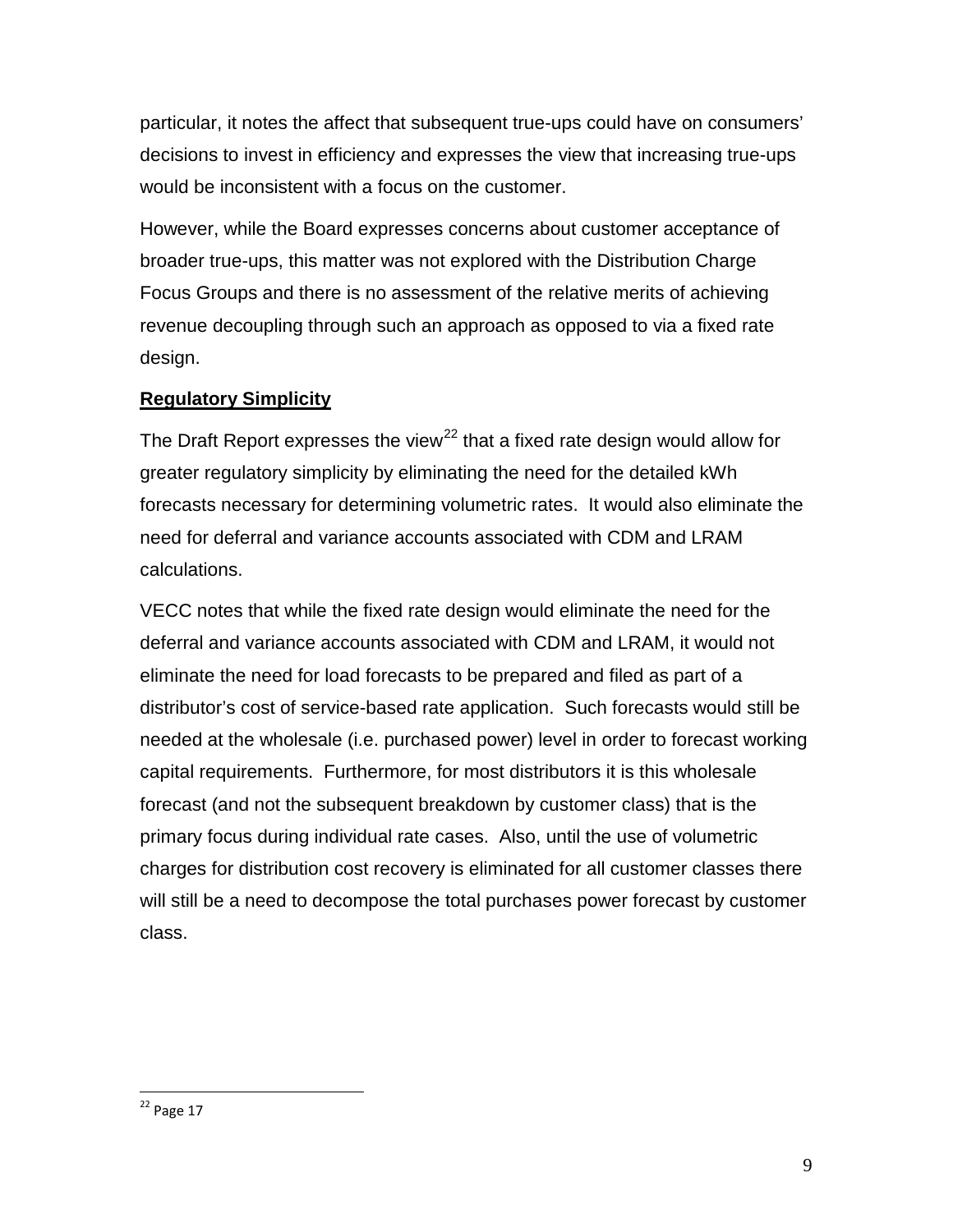## **Public Policy**

The Draft Report notes $^{23}$  $^{23}$  $^{23}$  that distributors are expected to play a significant role in meeting the Provincial Government's "conservation first" agenda as set out in the 2013 LTEP. It states that "a rate design based on fixed charges to recover the entire revenue requirement of certain customer classes supports the public policy objectives set out in the LTEP". While a fixed rate design may help facilitate the role of distributor in delivering conservation to consumers, eliminating the role of volumetric charges and, at best, adopting fixed charges that are linked to historic peak use will likely reduce the incentive for consumers to participate in conservation initiatives.

The Draft Report also notes<sup>[24](#page-10-1)</sup> the government's expectation that small distributed generation will be an important supply source and that most such generation will be installed with net metering. To the extent distribution rates involve volumetric charges, net metering could further negatively impact distributors' revenues. While this concern is addressed through the use of a "fixed rate design", VECC notes that it could also be addressed by government revising the basis for net metering of "deliveries" to the distribution system so as to exclude volumetric distribution charges.

## **Overall**

The Draft Report claims that by addressing the pricing mechanism (through a change to a monthly fixed charge rate design) the Board is able to address all of the regulatory and public policy objectives it has set out for the electricity sector. In VECC's view the assessment undertaken by the Board was not comprehensive as it did not fully explore and test (against its stated objectives) other viable alternatives. Also as discussed above the use of a fixed rate design does not fully address all of the Board's stated objectives nor all of its rate making principles. While it is unlikely that any approach would do so the failure to adequately explore and assess alternatives means that there is no clear

<span id="page-10-1"></span><span id="page-10-0"></span> $^{23}$  Page 18<br> $^{24}$  Page 18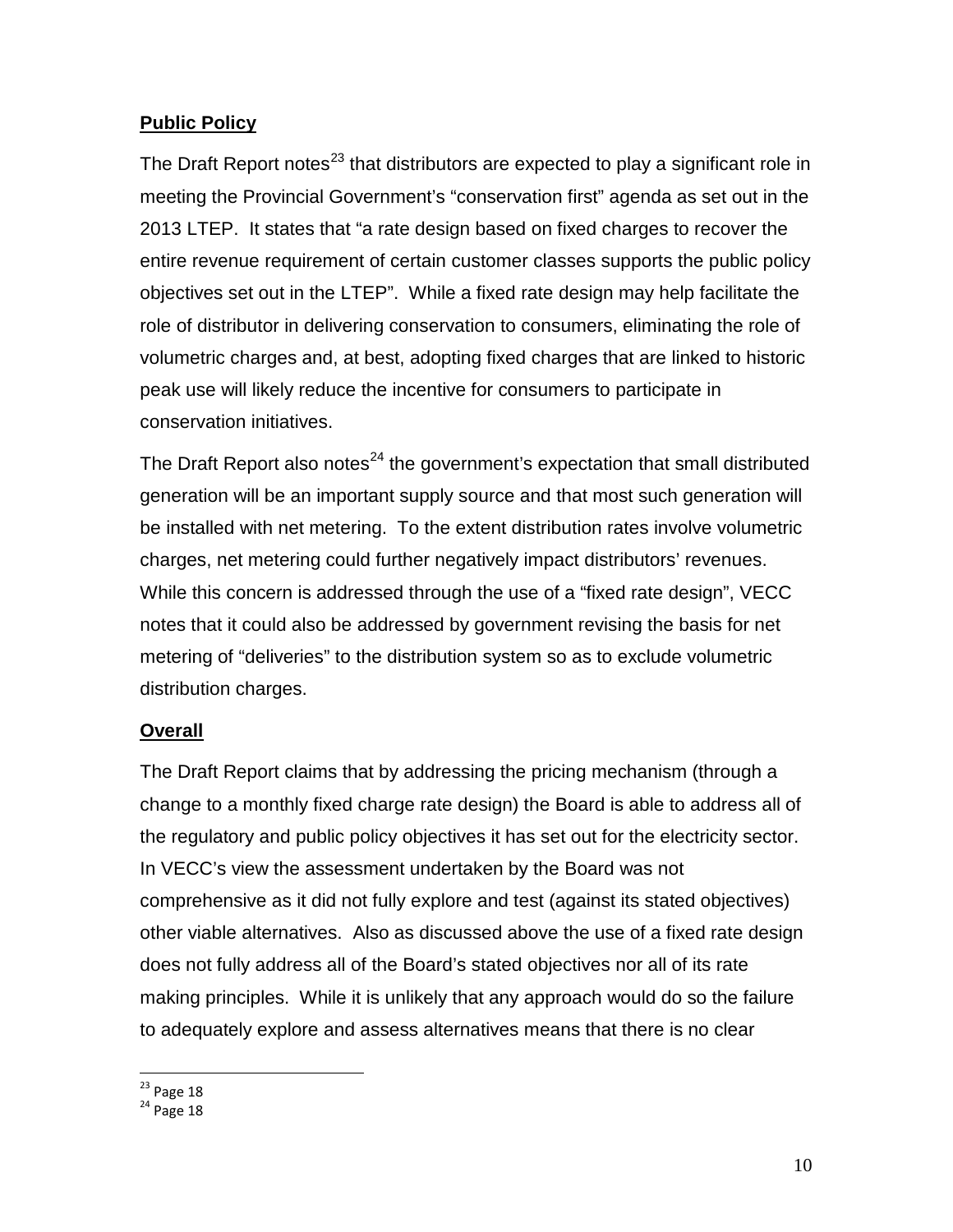demonstration that the Board's proposed fixed rate design is the preferred alternative. Indeed, the only objectives that the fixed rate design appears to clearly best serve are the desire for revenue certainty for distributors and bill stability for consumers.

## **PROPOSED FIXED RATE DESIGN METHODOLOGIES**

In its Draft Report<sup>[25](#page-11-0)</sup> the Board has set out three proposals as to how a fixed rate design could be implemented for low volume customers and indicted that it may select one proposal for implementation. It has also invited comment on the proposals and posed specific questions that it is looking for responses to<sup>[26](#page-11-1)</sup>. The questions focus how the different proposals affect the achievement of the Board's objectives, should distributors be allowed to choose which method they will use and what are the implementation issues. The first three sections address the first and last questions for each proposed approach in turn. The next section addresses general implementation issues and the fourth section addresses the question of distributor choice.

## **Proposal 1**

Proposal 1 would see a single fixed monthly charge established for all customers within a rate class.

## *Objectives*

While this approach does align the distribution rates with the primary cost driver $^{27}$  $^{27}$  $^{27}$ – number of customers – it does not recognize at all the demonstrated role that demand plays as a driver for distribution costs. In this sense it is questionable as to whether option is even an improvement over the current rate design, particularly in situations where kWh use is correlated with peak demand. In this vein, the proposal also does not provide any link between how customers use electricity, the need for distribution assets and distribution planning.

<span id="page-11-0"></span> $^{25}$  Page 21<br> $^{26}$  Page 29<br> $^{27}$  Page 22

<span id="page-11-1"></span>

<span id="page-11-2"></span>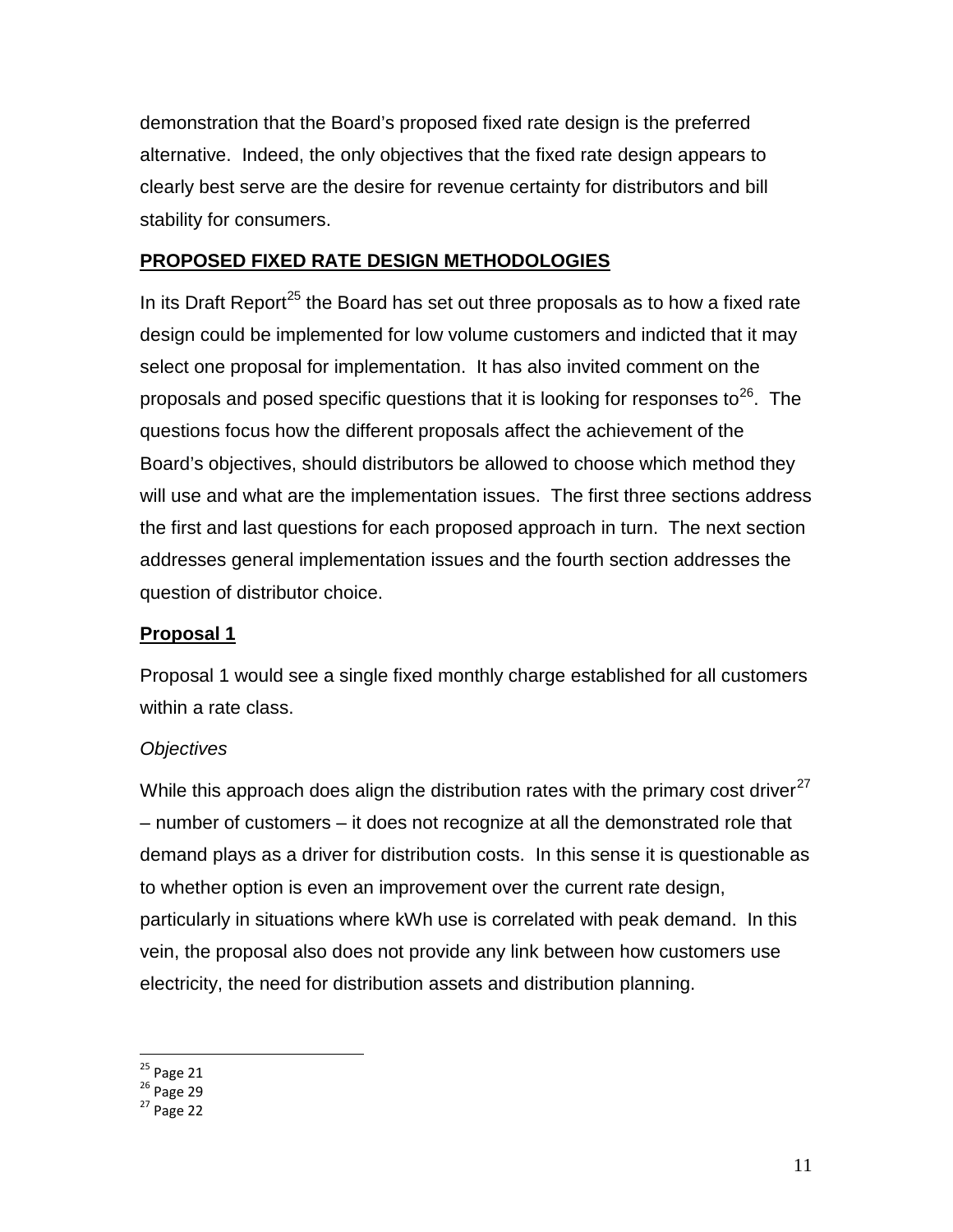This alternative is also likely to fail from a consumer acceptance perspective. As all consumers are charged the same regardless for distribution service regardless of their level of use fundamental questions of fairness are likely to arise. Furthermore there is no scope for consumers to manage the distribution portion of their bill.

Indeed the only objectives that this approach truly appears to serve are those related to bill stability for customers and revenue stability for distributors (whether due to unforeseen changes in load, CDM initiatives or net metering). However, while it strengthens the incentive for distributors to support conservation, it reduces the incentive for consumers to participate in CDM programs.

### *Implementation*

As noted in the Draft Report, this approach would be relatively easy to implement. This being said, it is likely that such an approach would increase the scrutiny that customer count forecasts are subject to in cost of service-based rate applications.

## **Proposal 2**

Under Proposal 2 the size of a consumer's fixed charge would be based on the size of the electrical connection to the distribution system<sup>[28](#page-12-0)</sup>. In this regard the rate would be linked to how much power the consumer can draw from the system and not how much power is actually drawing from the distribution system.

#### *Objectives*

While this proposal goes someway to addressing the issues raised with Proposal 1 regarding fairness and signalling demand as a cost driver, it does so in a very crude manner and one over which the consumer may have little control. The size of a consumer's service (e.g. connection current/amps) is generally established when building concerned is initially constructed. The Draft Report suggests<sup>[29](#page-12-1)</sup> that consumers can "make a conscious decision to choose a

<span id="page-12-1"></span><span id="page-12-0"></span> $^{28}$  Page 24<br> $^{29}$  Page 25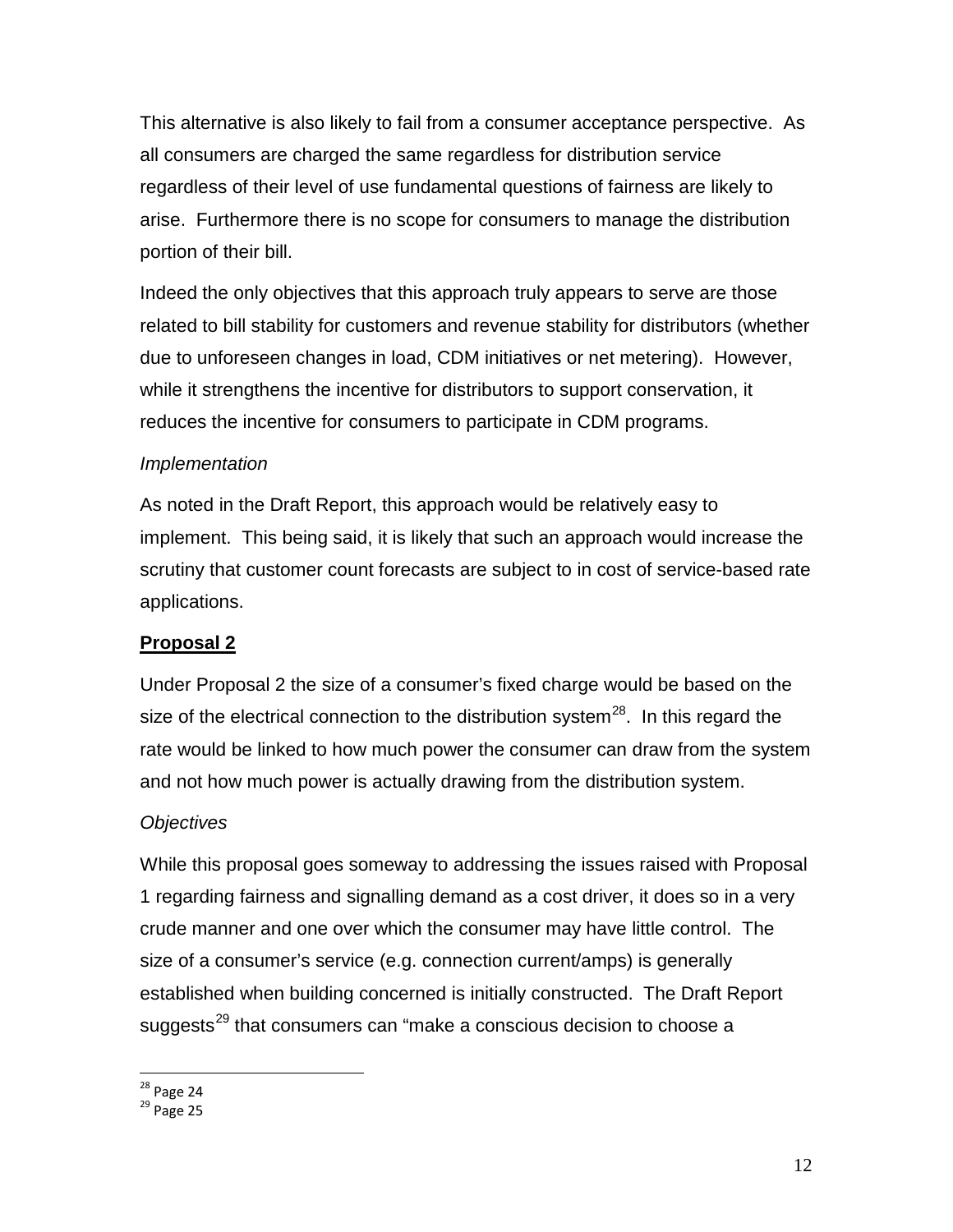connection current on design of the premises". However, in the case of Residential customers, it is not clear to VECC whether the consumer has any real input into this decision or whether it is a standard set by the builder or developer (or perhaps even the utility) for each new subdivision. A similar observation applies in the case of GS<50 consumers and of new commercial developments.

The Draft Report also suggests that consumers could choose to change their connection current<sup>[30](#page-13-0)</sup>. This observation ignores the fact that the consumer may not own the premise, a situation that could well exist for many Residential consumers $31$  and is highly likely to be the case for GS $<50$  consumers where leasing of premises is common. Even in cases where the consumer could reduce the connection current there is no indication as to what this would cost relative to the reduction that would be experienced in monthly distribution charges.

As a result, it is VECC's view that this proposal would, therefore, only frustrate those consumers who are unable to influence their connection current and thus unable to manage the distribution portion of their electricity bill. For those customers who may be able to do so (i.e. influence/change their connection current) the process will be complex as consumers seeking to "right size" their connection will have to consider not only their present electricity usage and how that translates into connection current requirements but also anticipate what additional uses they may have for electricity in the future and how they too would impact current connection requirements.

Finally even where consumers can "right size" their connections, there is no indication that it is connection size or current that is used by distributors for distribution planning purposes and that, as a result, connection current provides any link to distribution planning and/or distribution costs. Indeed, the fact that

<span id="page-13-1"></span><span id="page-13-0"></span> $30$  Page 25<br> $31$  Examples would be renters and even condominium owners subject to suite metering.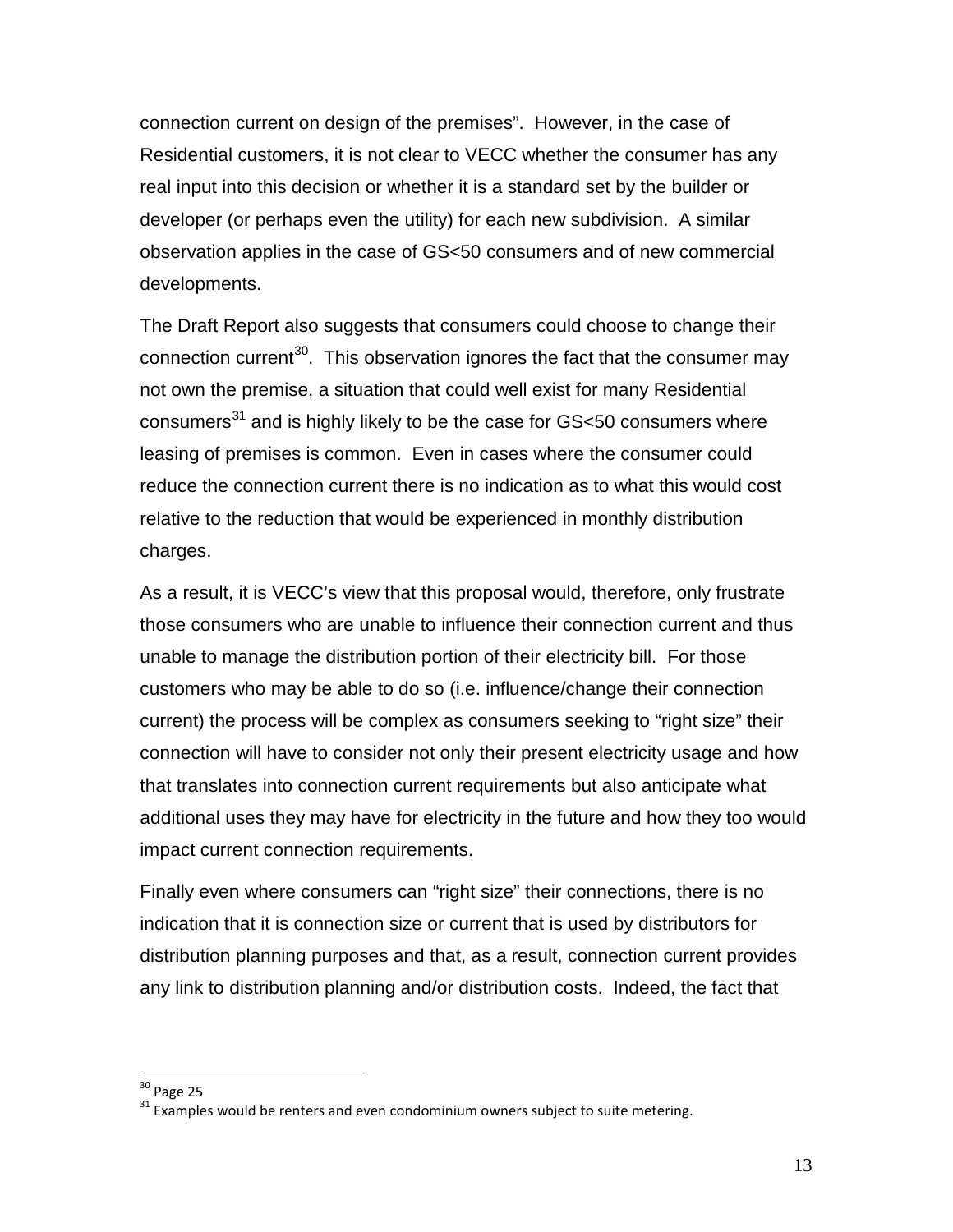many distributors do not currently track and record this information<sup>[32](#page-14-0)</sup> would suggest that this is not the case.

Overall, VECC does not see Proposal 2 offering a material advantage over Proposal 1 in terms of the Board's stated objectives, particularly those related to allowing consumers to manage their bills, linking rates to distribution cost drivers and fairness $^{33}$ .

## *Implementation*

There would likely be major implementation issues associated with Proposal 2. First, as the Draft Report notes<sup>[34](#page-14-2)</sup>, information regarding individual consumers' connection current is not gathered and maintained by all distributors. Furthermore, changes would likely be required to distributors' billing systems in order to incorporate this additional information once it is available. Then, going forward, distributors will have to establish processes that allow them to track any changes in the connection current for each low volume consumer. Furthermore, such processes could be complicated since changes to a consumer's connection current are generally made by a private electrical contractor as opposed to the utility.

## **Proposal 3**

Under Proposal 3 there would be fixed monthly charge where the size of the charge would be based on the consumer's historical use during peak hours relative to the historical peak hour use of other consumers in the same rate class<sup>35</sup>. If the consumer's peak use was substantially lower than the class average, they would be assigned to the lowest use sub-group with the lowest charge. If their peak use was substantially higher than the class average peak usage they would be assigned to the highest use sub group and the highest

<span id="page-14-1"></span><span id="page-14-0"></span> $32$  Page 24<br> $33$  Fairness is a concern from two perspectives. First, not all customers will be able to influence their connection current and second consumers may question why they have to incur additional cost to reduce their connection current when the smart meter (which they are also paying for) has clearly demonstrated that they have reduced their peak usage.<br> $34$  Page 24

<span id="page-14-3"></span><span id="page-14-2"></span> $35$  Draft Report, pages 26-27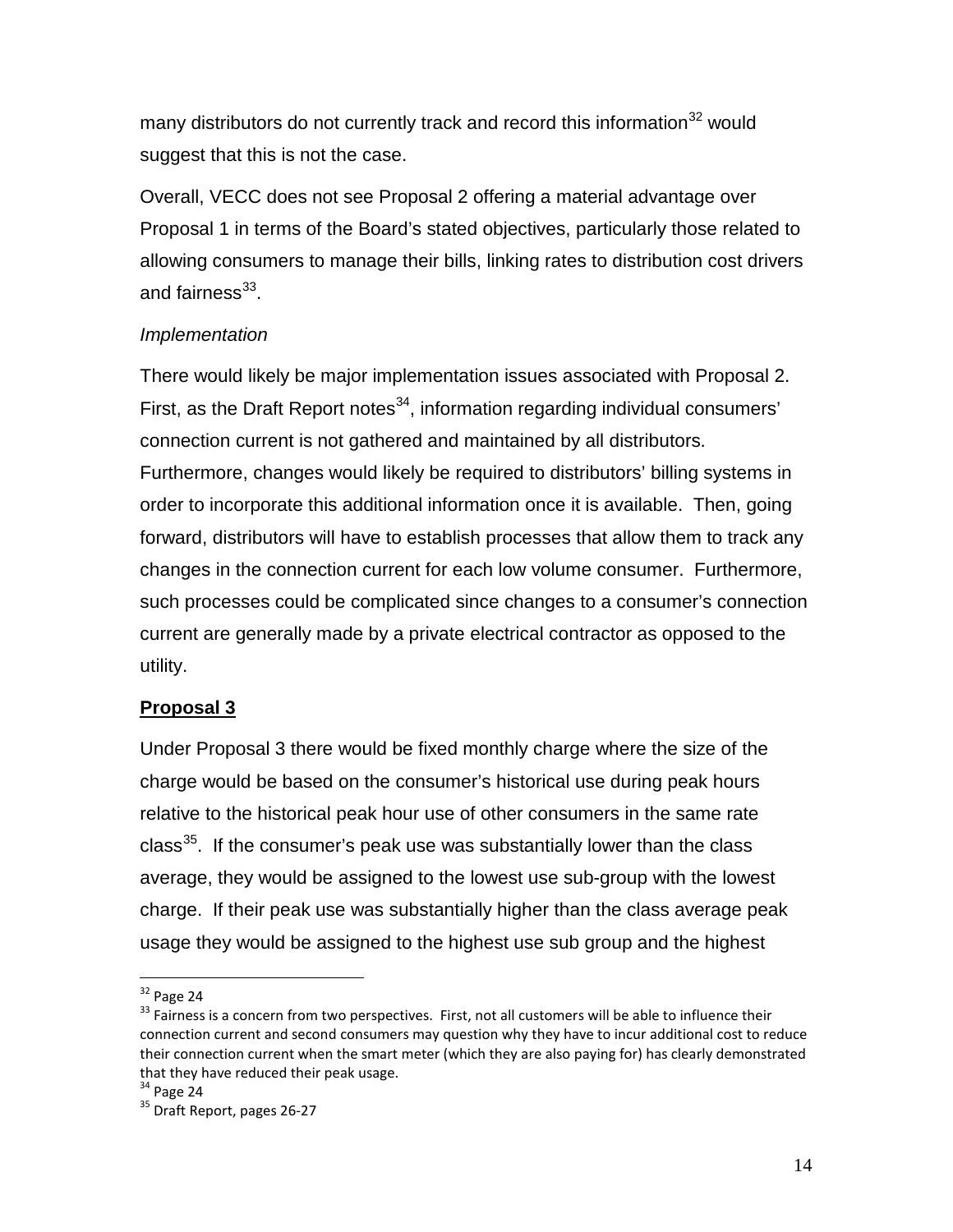distribution rate. Finally if the consumer were substantially the same as the class average they would be assigned to the middle group.

#### *Objectives*

Of the three proposals, basing size of the fixed monthly charge on the consumer's usage during the peak period likely comes closest to linking distribution rates to distribution planning and costs.

Also, according the Gandalf Report<sup>[36](#page-15-0)</sup>, there appeared to more consumer acceptance for such an approach as compared to one that employed a common fixed monthly charge for all consumers in a rate class. Part of this acceptance was linked to the view that it would give consumers an ability to manage their bill. However, upon reading the Gandalf Report it is not clear that the participants in the focus groups were advised that under Proposal 3 it would not be their peak usage that would lead their assignment of a particular fixed charge tier but rather their usage relative to the usage of other consumers in the same class. In VECC's view, there is a fundamental difference. As frequently noted in the Gandalf Report $37$  consumers are looking for way to manage their bill. Of particular note is the statement that "individually, for themselves, consumers expect to be able to decrease each bill amounts as their consumption comes down"[38](#page-15-2).

Proposal 3 does not give consumers this direct/individual control over their bills as their distribution rate (and charges) will be impacted not only by their efforts to manage their electricity use but also by the efforts of the other consumers in their utility. Furthermore, if new customers are added to the utility (particularly if they are in-suite metered apartment/condominiums) the average consumer use in the utility could decline through factors other than customer conservation efforts.

<span id="page-15-1"></span><span id="page-15-0"></span> $36 \overline{37}$  Pages 4 and 6<br> $37$  Pages 4, 6, 8, 10 and 11<br> $38$  Page 10

<span id="page-15-2"></span>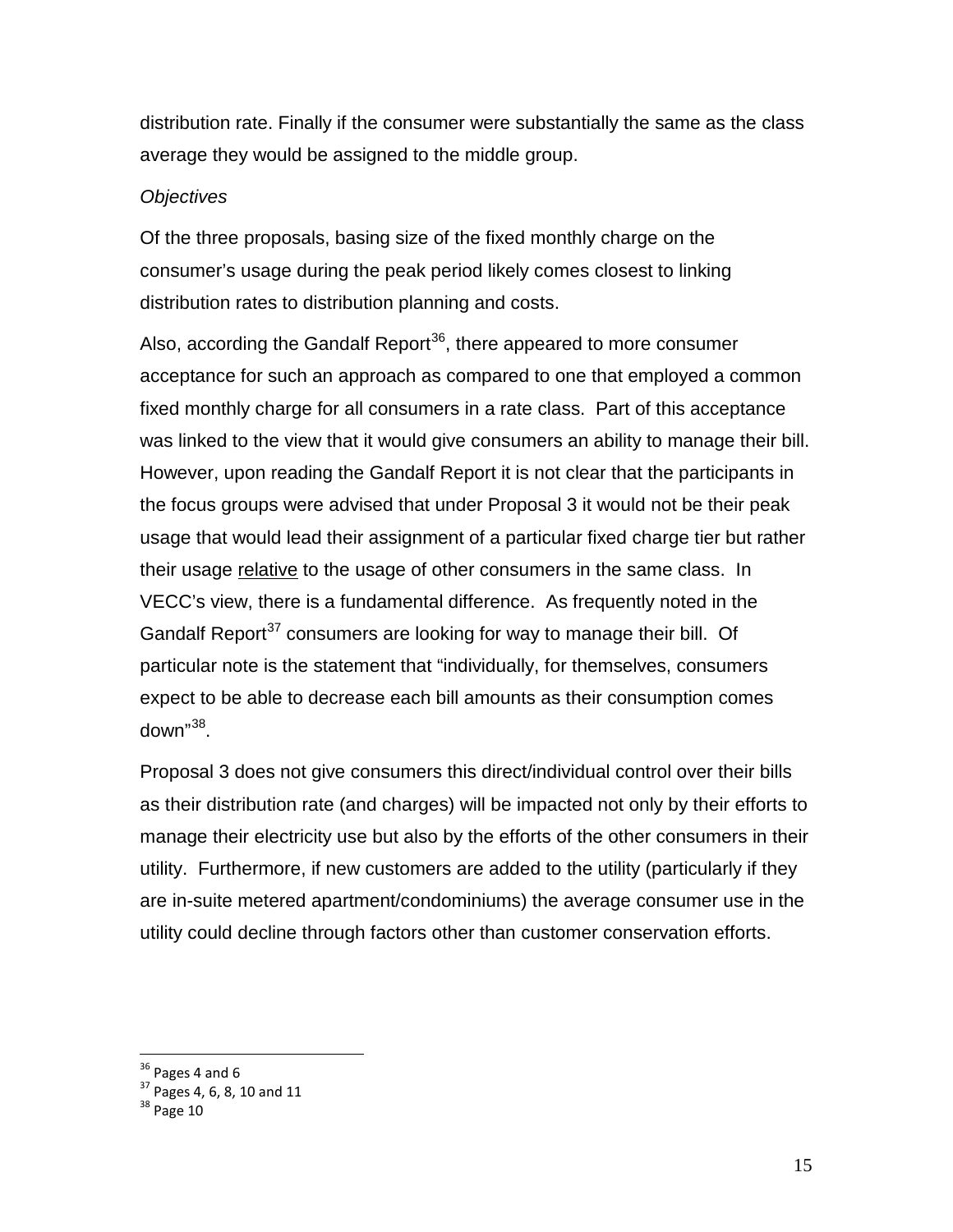VECC submits that a consumer's distribution charges should be based on its own requirements and reflect that consumer's specific efforts to (or not to) conserve. In this regard, VECC sees some similarities with the Board's decision<sup>[39](#page-16-0)</sup> to base distributors' stretch factor assignments on each distributor's actual costs relative to its predicted costs and not compare distributors with each other. In this instance, distributors wanted to be judged based on their own efforts and, in VECC's view, consumers want and deserve the same consideration.

## *Implementation*

If the Board were to proceed with Proposal 3, key implementation issues would include:

- What are the "peak hours? While distribution planning focuses on a narrow definition of peak use, the results of the Focus Groups make it clear that consumers do not want to be "judged" for their conservation efforts based their usage in a limited number of hours.
- Should the peak hours be the same for all distributors and /or the same as for TOU pricing? All distributors do not peak at the same time and it is the individual utility's peak that drives its distribution planning and costs. However, consumer understanding and acceptance would be likely be greater if a common definition of "peak" was adopted.
- Should peak usage be based on actual or weather normalized usage? Consumers are likely to be more accepting if usage was weather normalized. However, many distributors do not currently have the capability to weather normalize individual consumer's usage data, particularly over discretely defined hours/periods.

<span id="page-16-0"></span> $39$  EB-2010-0379, Report of the Board, November 21, 2013, pages 20-21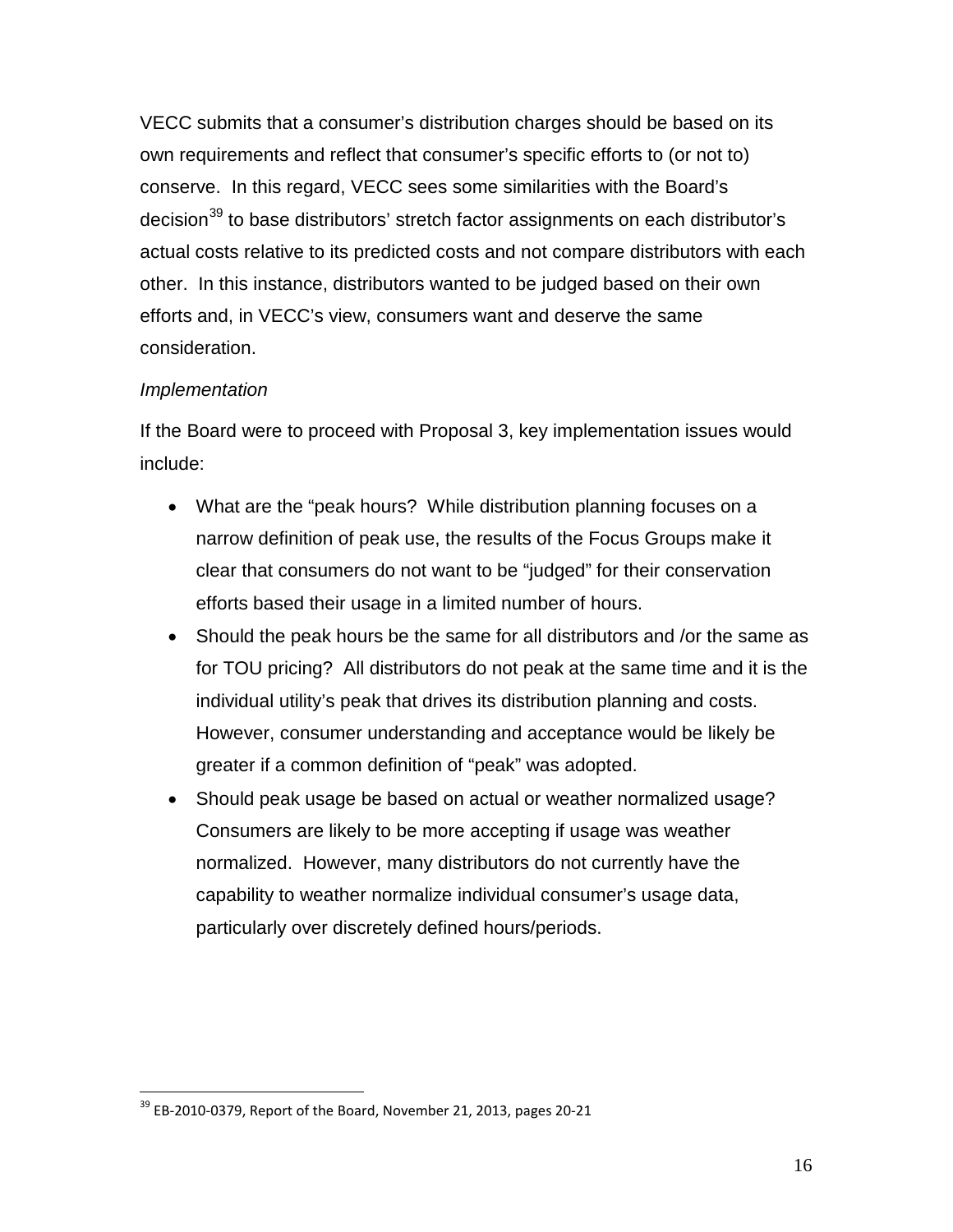## **Implementation - General**

The Gandalf Report indicates<sup>[40](#page-17-0)</sup> that many consumers would be expecting to see little to no change in their distribution charges and that, if anything, their charges will decrease as a result of their conservation efforts to date. Clearly these expectations will create communication challenges for utilities and the Board both before and after implementation. Also, to the extent bill impacts are material, consideration should be given to phasing in the bill impacts.

Also, given the revenue certainty that a fixed rate design provides distributors one would expect there to be a reduction in the business risk faced by distributors and correspondingly a reduction in their allowed return on equity upon implementation.

## **Distributor Choice**

The Draft Report raises the question<sup>[41](#page-17-1)</sup> as to whether distributors should be allowed to choose which proposal they would implement or should there be a common approach across the province.

In VECC's view a sufficient and satisfactory case has not been made for transitioning to a fixed rate design and there are fundamental issues (from a consumer perspective) with each of Board's proposals.

Having said this, if the Board decides to proceed at this time with the implementation of a fixed rate design for distribution, it is not at all clear why the distributor should be given a choice as to which proposal to adopt. All three proposals guaranteed the distributor's revenue recovery. The main issue for distributors will be implementation and, in such cases, the problem should be addressed by giving distributors sufficient time to address any implementation issues and not by simply allowing them to implement the one that is the easiest to adopt.

<span id="page-17-1"></span><span id="page-17-0"></span> $40^{40}$  Page 11<br> $41^{41}$  Pages 2 and 29